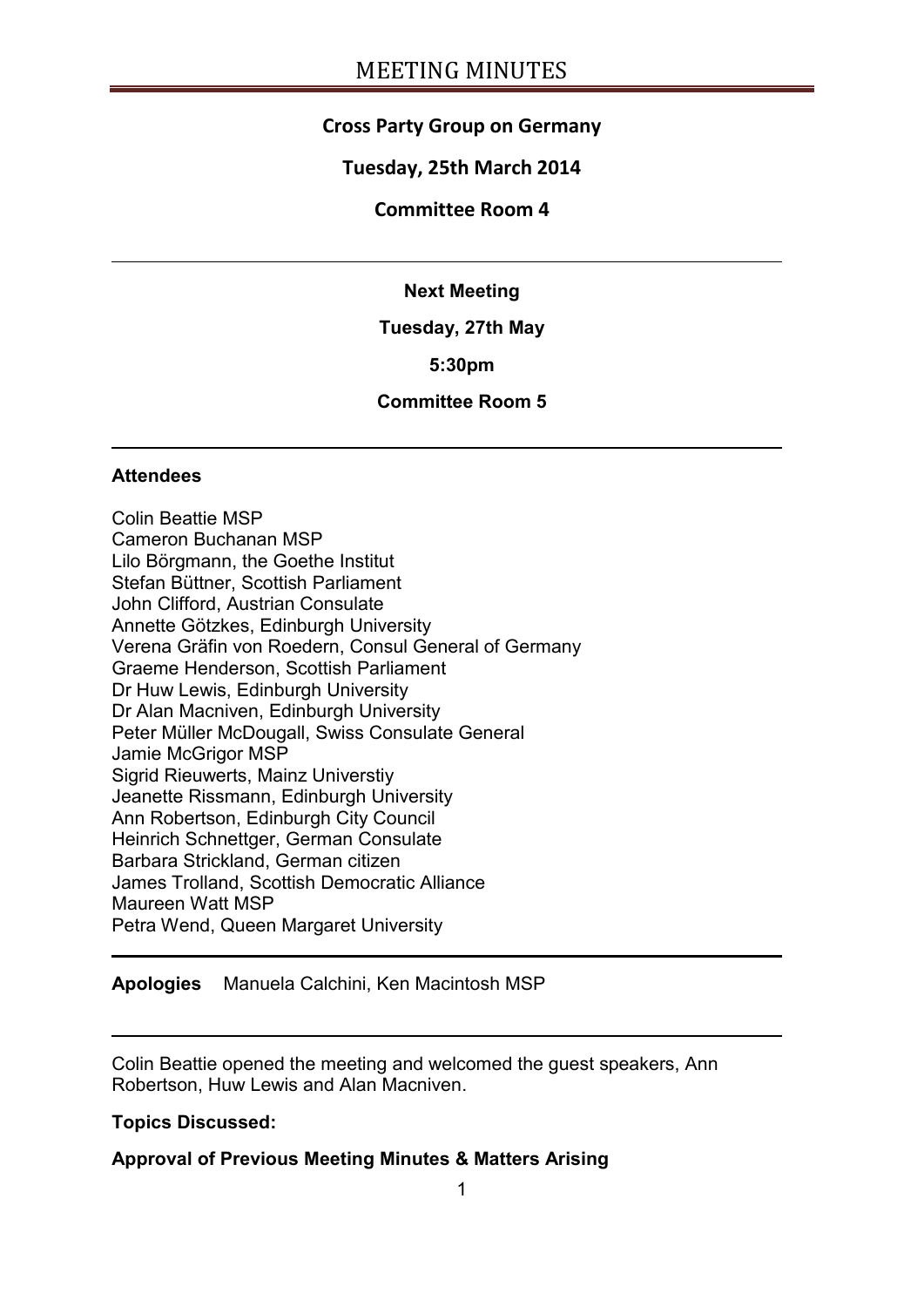Colin Beattie went through the minutes. There were no changes to be made.

### **The group approved the minutes.**

Colin Beattie confirmed he had written to Alasdair Allan and a copy of the question and response was given to the group. Colin Beattie noted that Ann Robertson, both Alan MacNiven and Huw Lewis had all been invited and were in attendance. Graeme Henderson had written to Edinburgh's private schools and copies of correspondence were given to the group. Colin Beattie noted it was not easy to compare the responses, and that there was a wide variety of approaches and engagement of the German language.

Colin Beattie confirmed that Fiona Hyslop will be attending the May meeting. Graeme Henderson confirmed Annette Götzkes had sent him the link to the 'Friends of Germany' Facebook page, and that he had circulated it around the group.

### **German Education in Scotland**

Colin Beattie asked Ann Robertson to present to the group. Ann Robertson stated that, in her role as Education Support Officer at Edinburgh City Council, she has responsibility for all languages across all sectors.

Ann Robertson noted that an audit of languages, conducted across Edinburgh's schools 3 ½ years ago, found big concerns over German. Clusters of schools were moving away from German to teach other languages for a variety of reasons. The Council identified the schools that were as risk of losing German from their curricula and did targeted work with the senior management teams and modern languages department. Ann Robertson said that the Council drew on its partnerships with the Goethe Institut, the German Consulate and others to support it in this work.

Ann Robertson stated that, of the 23 secondary schools in Edinburgh, 14 now offer German and of these seven run German through from primary school. Of the 87 primary schools 24 deliver German and that number is expected to increase over the next few years due to the introduction of the '1+2' programme.

Ann Robertson noted that Edinburgh City Council was one of the few councils to still have language assistants, and she was pessimistic about this situation as the funding for assistants has just been cut.

Ann Robertson discussed the '1+2' programme. This initiative is defined by the '1' being the mother tongue and the '2' being two additional languages that are taught from primary school through to secondary. The programme utilises a 'rolling' system, for example where French is taught to one group of primary sixes and the next year German is taught.

Ann Robertson confirmed that five German Education trainees had been recruited as part of the GETS scheme to be assigned to work within a cluster of schools for the next eight months. These trainees would help maintain consistency of delivery and promote the status of German within each school.

Colin Beattie asked if the number of language assistants was related to funding. Ann Robertson confirmed that it was, and that without funding the Council would not be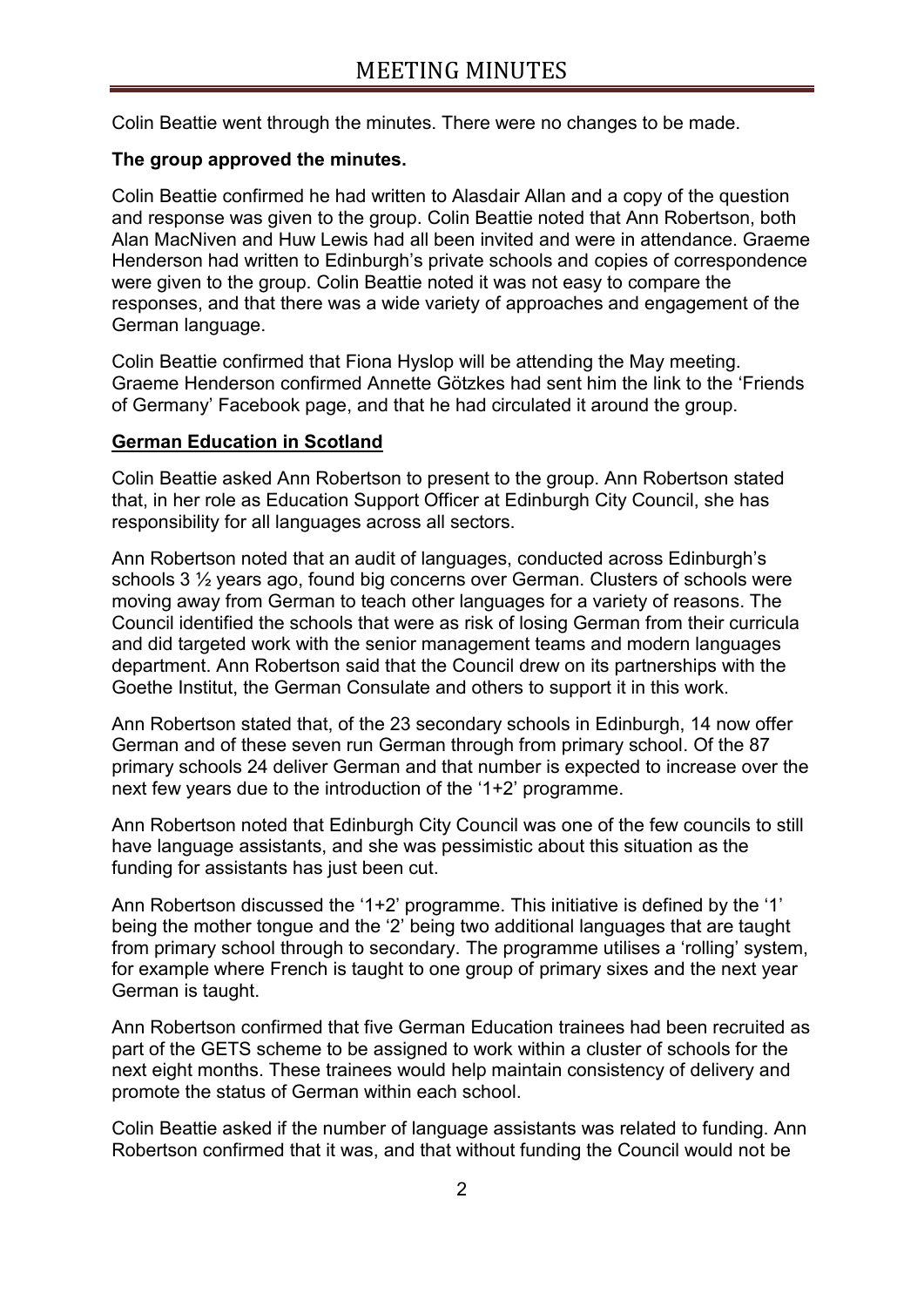able to keep them. Ann Robertson felt that this was a national issue rather than one that was confined to certain areas.

Jamie McGrigor asked if the '1+2' programme was related to the Barcelona project. Ann Robertson said that it was but that the Barcelona project only goes into primary schools. Lilo Börgmann noted that the Goethe Institut had, over the past six months, seen a big difference in numbers of requests for resources, attendance at seminars, requests to visit schools and so forth. Lilo Börgmann felt that it was an encouraging time for the German language in Scotland and hoped that funding would not be taken away from such initiatives.

Sigrid Rieuwerts noted that her institution had coped with funding issues by reducing the number of months each assistant stays from twelve to six months. This allowed twice as many assistants to be sent. Sigrid Rieuwerts said that, when their programme first started two or three years ago, there were seven assistants and this year they have interest from 15 or 16.

John Clifford asked where the funding came from. Sigrid Rieuwerts said Europe. Ann Robertson clarified that Edinburgh Council's programme was separate from Sigrid Rieuwerts', which is run through the British Council.

Cameron Buchanan asked if there was a difference in the standard of teaching when schools had foreign language assistants. Ann Robertson gave the example of a primary school where the support of a foreign language assistant had provided the teacher with a huge amount of confidence in teaching the language, and had given the pupils a 'real' experience of learning the language.

Colin Beattie introduced Dr Huw Lewis from the University of Edinburgh.

Dr Lewis stated that he is the head of European Languages at Edinburgh University. Dr Lewis noted that the teaching of German language is variable across Scottish Universities. The University of Strathclyde had strategically redeployed German to Glasgow Unversity, but still had some German staff and is keen to re-introduce some German teaching. Dr Lewis mentioned that in 2011/12 Edinburgh University's German section had 112 students admitted to the first year, and this year had 106 students. Dr Lewis made a comparison with the open language/non-specialist courses, which have risen from 78 in 2010/11 to 180 this year.

Dr Lewis mentioned that, on  $30<sup>th</sup>$  April, Edinburgh University would be hosting a symposium on Scotland's '1 + 2' policy and the role universities can play. Dr Lewis said he would send Graeme Henderson a link to the website/flyers to be circulated around the CPG.

Colin Beattie asked what sort of funding University of Strathclyde would need to reintroduce German teaching. Dr Lewis said this would probably require paying salaries for one or two members of staff, while supporting the '1  $+$  2' programme would depend on the model adopted.

Maureen Watt asked what language cutbacks were like at other universities. Dr Lewis stated that it varied, depending on the languages and other subjects taught and the area the university is in.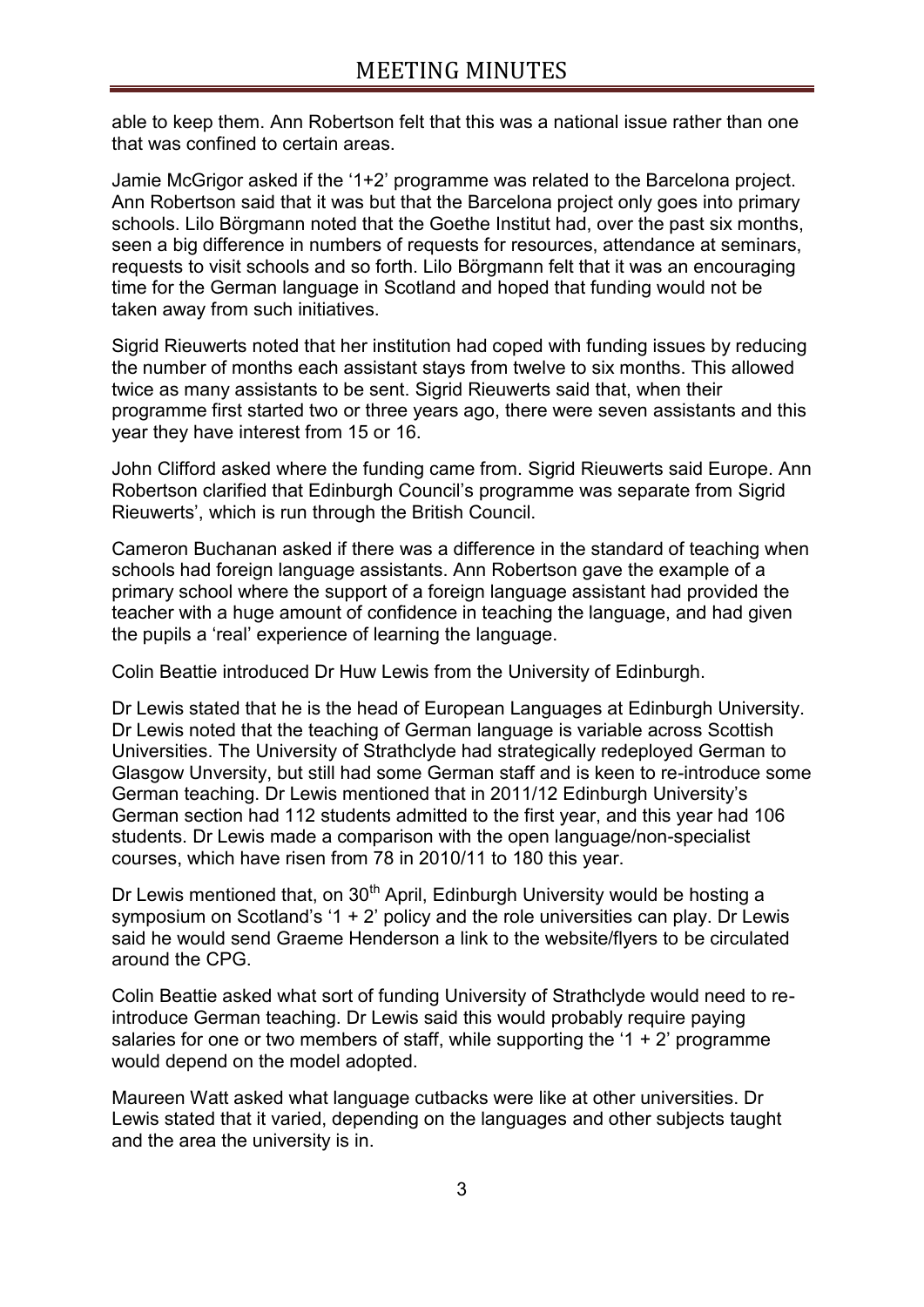Stefan Büttner asked if students of the non-specialist courses get credits that count towards their degrees. Dr Lewis said it depends on the individual student and curriculum. They are allowed to take them as additional credits on top of their degrees, but if there is space within their curriculum the credits can be incorporated as part of that. Dr Lewis estimated that no more than 10 per cent take them as additional credits, with the majority preferring to take them as part of their degrees. Annette Götzkes noted that the students are required to take these language courses.

Stefan Büttner asked if universities do now appreciate the role these courses can play towards life sciences and business. Dr Lewis said that Edinburgh University does but this was not necessarily the same elsewhere.

James Trolland mentioned that he had attended the CPG on Scottish Economy, where the discussion had included internationalisation and how businesses were struggling due to an imbalance in languages. James Trolland suggested that the two CPGs could jointly discuss this issue as the separate discussions were closely related.

Colin Beattie introduced Dr Alan Macniven from Edinburgh University.

Dr Macniven said he is the head of the teaching organisation of modern European languages at Edinburgh University. Dr Macniven stated that the organisation is keen to stimulate interest in the wider community in the study of German, and has been working with Ann Robertson in this regard. Dr Macniven mentioned that they have 45 4<sup>th</sup>-year students at present studying in Germany. Annette Götzkes said that they already have 12 students lined up to go to Germany next year. Petra Wend asked where the students were sent to. Dr Macniven said to schools and universities all over Germany.

Dr Lewis mentioned that next year the University was introducing a course of primary education in German, which it is hoped will further enhance the '1 + 2' programme.

Lilo Börgmann circulated a leaflet entitled 'Passport of Scottish-German Friendship', which had been produced by the Goethe Institut and was being given to pupils as part of the Institut's programme of school visits. Lilo Börgmann noted that the programme's funding had been extended beyond its original three years.

John Clifford asked if pupils at German schools were allowed to drop foreign languages. Sigrid Rieuwerts said they were not. John Clifford asked if students needed a degree of proficiency in a foreign language to be admitted to universities. Sigrid Rieuwerts said students needed to be proficient in two languages to be admitted, and some courses required an older language such as Latin on top of this.

Sigrid Rieuwerts further noted that several of their key German university texts had not been translated into English, requiring Scottish students to take German lessons. Sigrid Rieuwerts stated she had asked the Scottish National Library how they would add foreign texts to their digital library, but the response was that such texts are not even tagged. John Clifford asked Colin Beattie if this was something he could look into in terms of policy.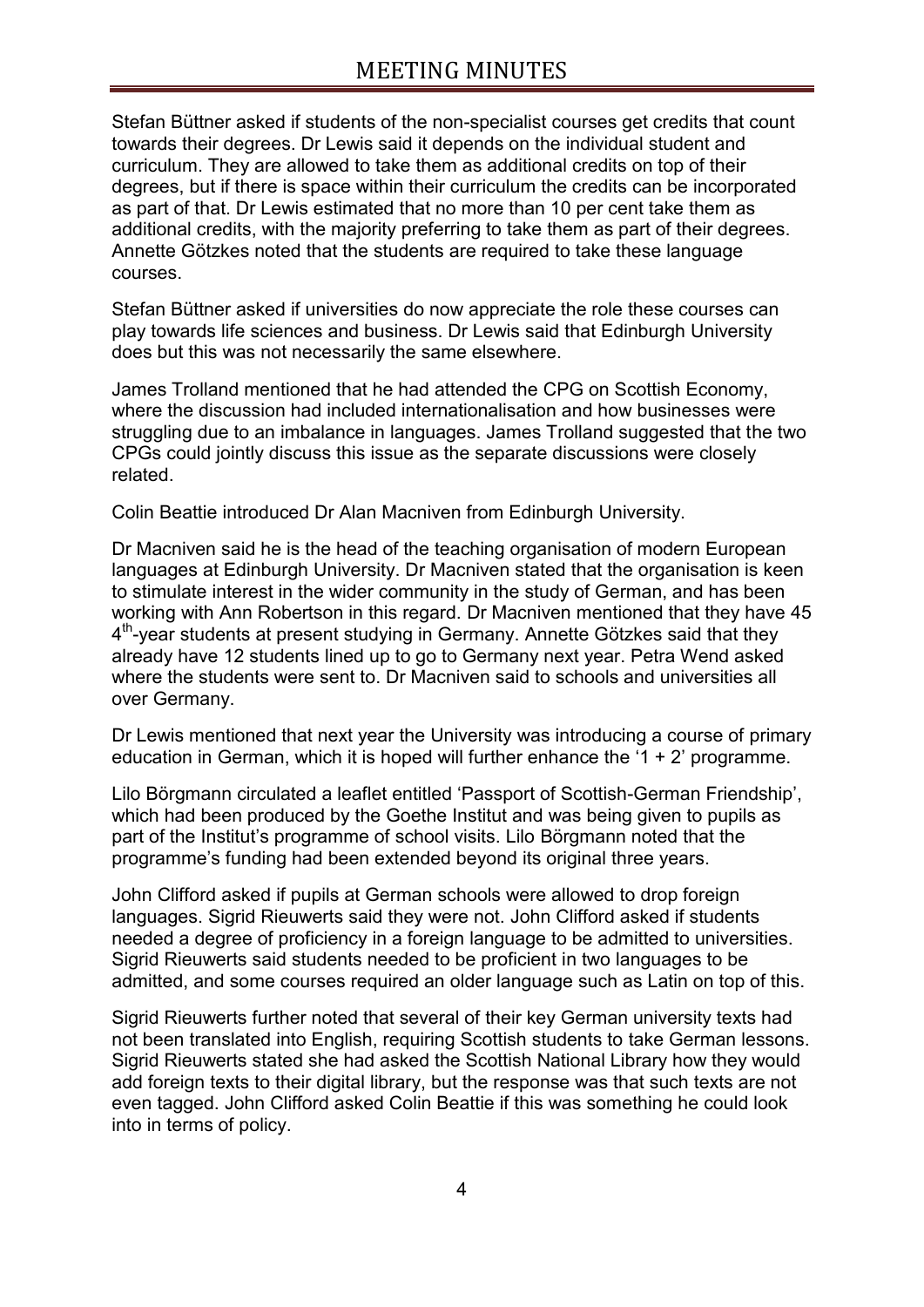### **ACTION POINT – Colin Beattie to look into national library policy for storing foreign texts.**

Colin Beattie thanked the three speakers for attending the meeting.

### **Economic Update**

Colin Beattie noted that situation in the Ukraine was a cause for concern, especially in relation to energy supplies. Verena Gräfin von Roedern mentioned that the EU is considering further sanctions. Verena Gräfin von Roedern further noted that Germany only takes around one-third of its fuel from the Ukraine, and that due to the relatively mild winter Germany may be able to source this fuel from elsewhere.

Colin Beattie stated that Sweden was increasing its military budget. Verena Gräfin von Roedern noted that the German defence minister had remarked that NATO needs to be prepared to send support to the Baltic countries.

John Clifford felt that there was a slightly different situation in Austria where, as a neutral state, there was not expected to be an eastward expansion of NATO. Cameron noted that Moldova may be the next country to be annexed. John Clifford said that the present situation may be as a result of a lack of dialogue about signing the Ukraine up to NATO.

Peter Müller McDougall mentioned that the Ukraine and Russia had signed a deal respecting territorial integrity, a part of which involved the return of nuclear weapons. Peter Müller McDougall further noted that new pipeline was in the process of being built – the TAP (Trans Adriatic Pipeline). The Swiss have financed 55% of the pipeline, and Peter Müller McDougall felt that the project is expected to be pushed massively in the next couple years given recent developments. Peter Müller McDougall noted that, in the near future, there will be a referendum on increasing the airforce in Switzerland.

James Trolland noted that the 'high north' (Canada, America, Norway etc.) would also be affected by the Ukraine situation in terms of energy, and there would further be an impact on the North Sea.

Colin Beattie asked if there were any further economic updates. Verena Gräfin von Roedern noted that German unemployment was still low and that next year's growth was estimated to be around 1.8%. Colin Beattie stated that Scottish unemployment was around 6.9%. Stefan Büttner noted that there was a large difference in youth unemployment with Scotland being around 20% and Switzerland, Austria and Germany being below their national averages. Verena Gräfin von Roedern felt this displayed the importance of vocational training, and further mentioned that Germany will shortly be introducing a minimum wage. John Clifford said that such methods reduce situations whereby one employer can 'steal' employees from another company when their training has ended. Maureen Watt noted that the oil and gas industries have now begun training their own staff.

## **Political Update**